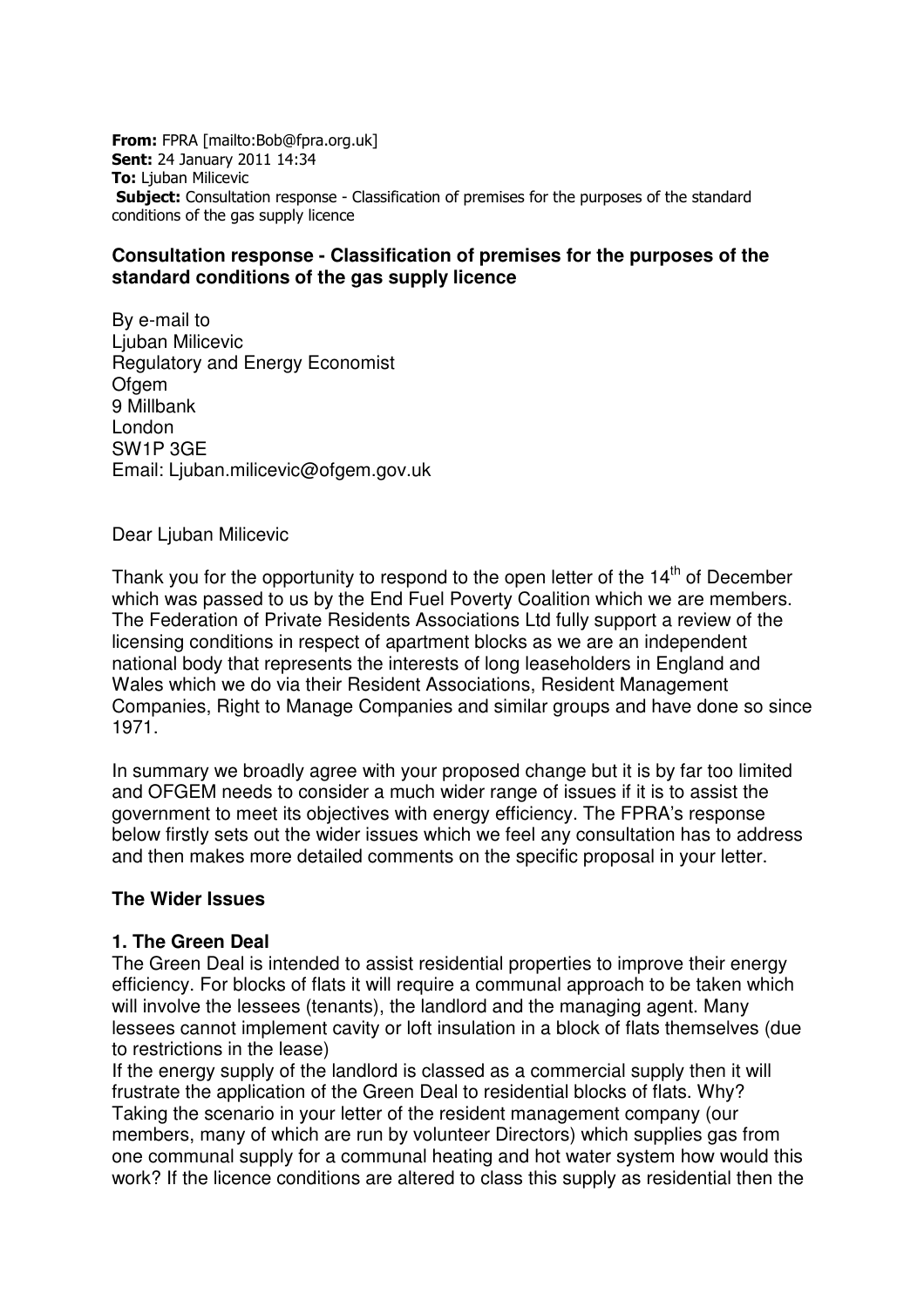Green Deal could work and the communal supply point meter have a Green Deal charge be put on it. But what if that communal gas supply was in the name of a landlord that was not a resident management company, which applies in many blocks? Then that would be classed as a commercial supply which would not be helpful in applying the Green Deal.

The importance of clarifying that landlords' supplies to any premises which are adjunct to residential flats should be residential becomes more important when considering flats where there is not a communal heating and hot water supply; that is the great majority of our membership and the sector as a whole.

How will the Green Deal work for these blocks? In your current proposals that supply could still be classed as commercial and so current Green Deal proposals would mean that to implement energy efficiency measures in a block of flats would require every lessee in the block to agree to a Green Deal charge being put on their meters; something that will very rarely happen in practice. Even if all lessees agree the administration of the charges will become very complex for the suppliers rather than dealing with one landlord's supply. It will assist the application of Green Deal to residential flats to clarify licence conditions such that any supply by a landlord to flats as an adjunct to the residential flats is a residential supply.

# **2. The Contradiction between Licensing Conditions and VAT Regulations**

The VAT regulations concerning the supply of gas and electricity to common supplies to blocks of flats by landlords have been clear for many years. But they conflict with licensing conditions and managing agents, resident management companies and other landlords have constant battles with utility companies who incorrectly class the supplies as commercial for VAT purposes. Here are the key extracts from the VAT regulations available from HMRC.

The VAT Act 1994, Schedule 4, Paragraph 3 defines any supply of heat, power, refrigeration or ventilation as a supply of goods.

Supplies of fuel and power are subject to the standard rate of VAT unless there is a provision for a reduced rate for a qualifying use.

Qualifying use means:

"domestic use"; or

"charity non-business use".

The legal provisions for the reduced rate are in the VAT Act 1994, Section 29A. The following supplies are charged at the reduced rate:

fuel and power for domestic use

**The following are treated as domestic use if they are part of the same residential unit:** 

• **subsidiary buildings situated a short distance away, such as a garage in a block located away from a house; and corridors, lifts, hallways and stairways in a residential unit.** 

 Item 3.2 of Fuel and power leaflet produced by HMRC, which defines what is Domestic use.

"3.2.2 Other supplies that are for domestic use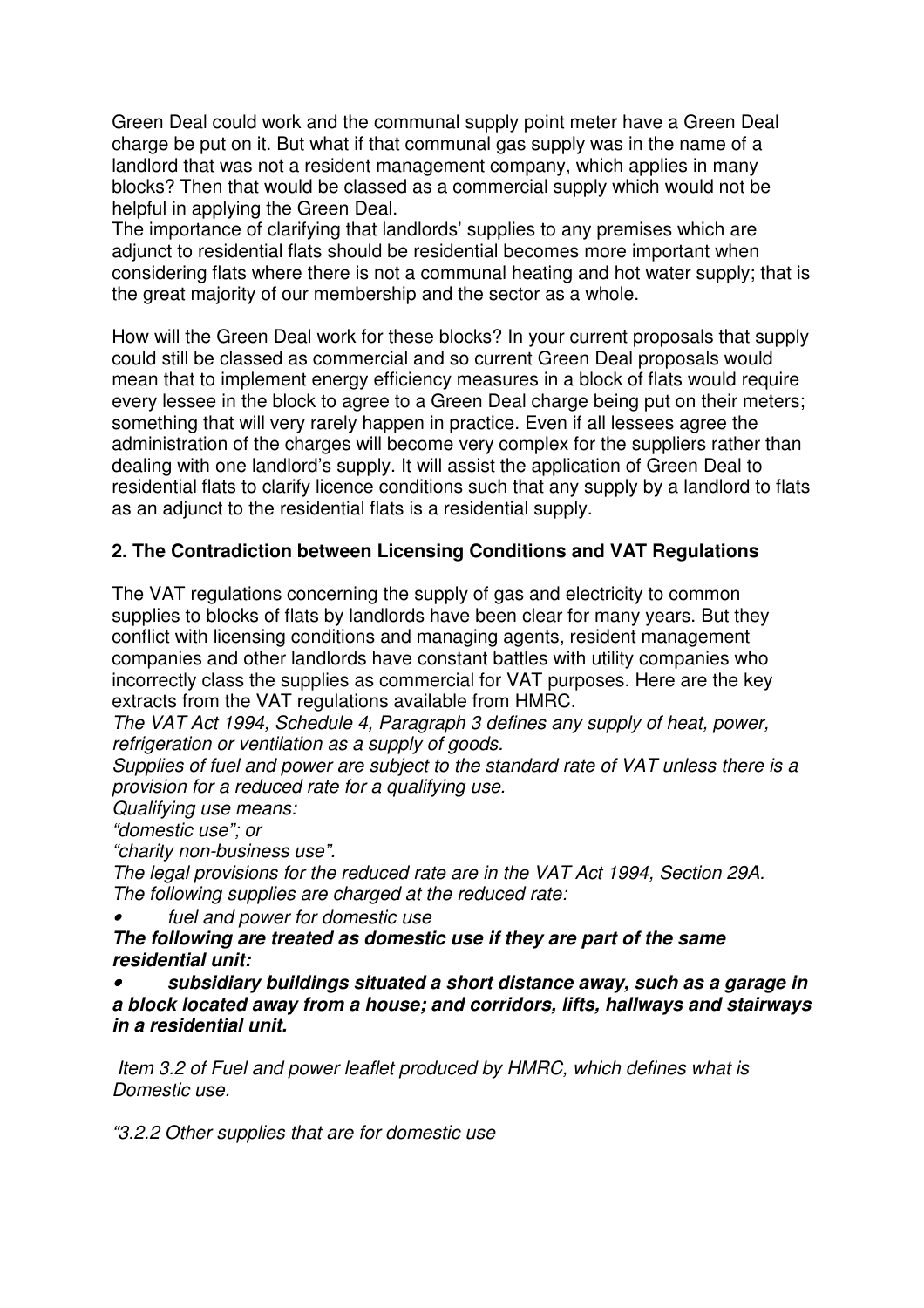Supplies of fuel and power that exceed the de minimis limits are for domestic use only if they are for use in a dwelling or certain types of residential accommodation (excluding hospitals, prisons or similar institutions, hotels or inns or similar establishments). Examples are:

• armed forces residential accommodation;

• caravans;

- children's homes;
- homes providing care for-

(a) the elderly or disabled;

- (b) people with a past or present dependence on alcohol or drugs;
- (c) people with a past or present mental disorder;

• houseboats;

- houses, flats or other dwellings;
- hospices;
- institutions that are the sole or main residence of at least 90% of their residents;
- monasteries, nunneries and similar religious communities;
- school and university residential accommodation for students or pupils; and
- self catering holiday accommodation.

### **The following are treated as part of the same residential unit:**

• buildings such as garages used with houses;

• subsidiary buildings situated a short distance away, such as a garage in a block located away from a house; and

**• corridors, lifts, hallways and stairways in a residential unit. "** 

Item 5 of the same VAT Publication states

#### **5. Electricity**

#### **5.1 What supplies are taxed at the reduced rate?**

Electricity supplied for a qualifying use (see Section 3) is subject to the reduced rate. (as explained above )

#### **5.2 Supplies of small - de minimis - quantities**

Supplies of not more than an average rate of 33 kilowatt hours per day - 1,000 kilowatt hours per month - of electricity to one customer at any one of the customer's premises are subject to VAT at the reduced rate. This applies whether the bill is based on a meter reading - by either you or your customer - or on an estimate.

Item 2.2 of the Reliefs and special treatments for taxable supplies.pdf specifically relates to Carbon Change Levy but defers to the VAT guidance as a parent document.

There is a clear contradiction in the approach to common supplies to blocks of flats between VAT rules and the current interpretation of licence conditions of some, not all, utility companies. It would make sense to clarify the licence conditions such they are in accord with VAT rules. To do this the current proposal in your letter does not go far enough to provide the same competition for energy suppliers to longleaseholders as it does for those living in a freehold premises which put simply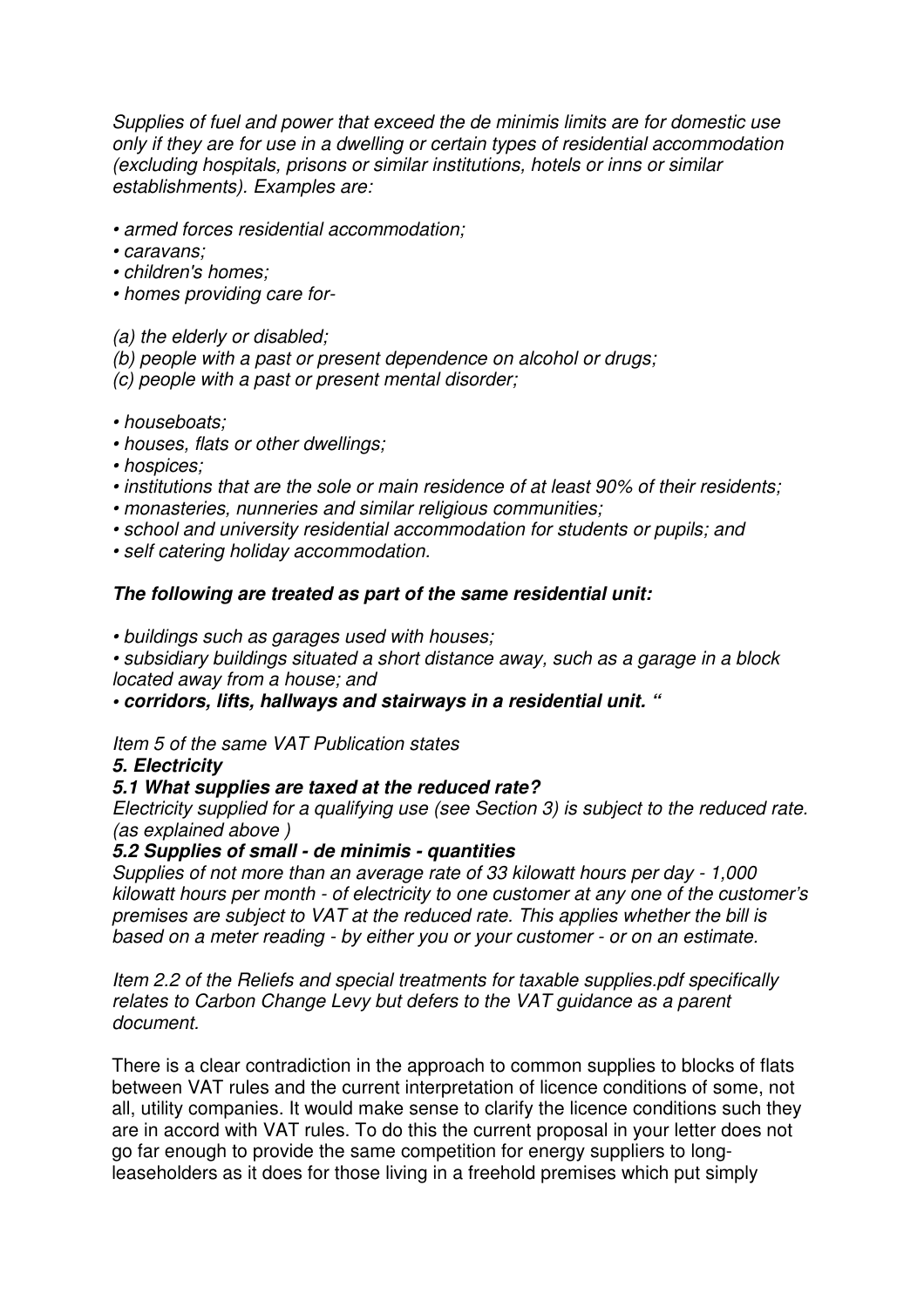means leaseholders are much more likely to pay more for energy supplies than those living in other tenure properties?

### **3. The Lack of a Disconnection Protocol for Blocks of Flats**

The current confusion about supplies to common parts of flats means that protocols adopted to protect domestic customers from disconnection do not apply to blocks of flats. So because the landlord's supply may be treated as a commercial supply it is possible for utility companies to disconnect supply to common parts or to communal heating systems without regard to protecting vulnerable customers. Even if the landlord's supply is limited to light and power in communal areas there can be grave consequences of disconnection. Disconnection can lead to no fire alarm and emergency lighting, no lifts, no pumped water and sewerage in tower blocks. To ensure that utility companies adopt sensible measures before disconnection to common parts of supplies of blocks of flats the licence conditions should be quite clear that all such supplies should be classed as residential. We are currently waiting for a response from The Department of Energy and Climate Change on this point.

# **4. The Attitude of Utility Companies to Resident Management Companies**

The FPRA estimate that for about 60% of blocks of flats in England and Wales the effective landlord for supplies to common parts is a resident management company of which the vast majority are run by volunteer Directors often with little support from an experienced property manager advising them. Utility companies have taken in recent years a tougher and tougher stance with these companies. Under Landlord and tenant law landlords including resident management companies have to collect and spend service charges as trustees (S42 of 1987 L&T Act). The company acts a trustee but the service charge monies do not belong to the company. This means that these companies generally have no assets and many file as dormant at Companies House.

In recent years utility companies have run credit checks on resident management companies and some have refused to supply all together again effectively stifling competition and any search for best value for long-leaseholders.

Others will only supply if large deposits are made; this is not practical for most of these companies as they do not hold any reserves (or the lease may not allow it). Others demand direct debit payments; a trustee or its managing agent cannot do this (again excluding leaseholders from many discount schemes available to other tenures). For example it is against RICS code of practice to set up a direct debit on a client or trust account.

In the interest of providing effective competition for resident management companies all supplies of gas and electricity to common parts of blocks of flats should be made as residential supplies and not commercial as at present.

### **5. Other Forms of Tenure**

The letter of December 14<sup>th</sup> only refers to flats. OFGEM is missing other forms of tenure that also have communal supplies. There are many developments of freehold houses either solely of houses or mixed with flats on the same development. It is entirely possible, and with the current move to more shared equity and mixed development arrangements that those properties will pay an amenity charge for gas and electricity to some form of specialist company or landlord. OFGEM needs to consider how freehold houses which are part of communal supplies can be brought within any change of licensing conditions.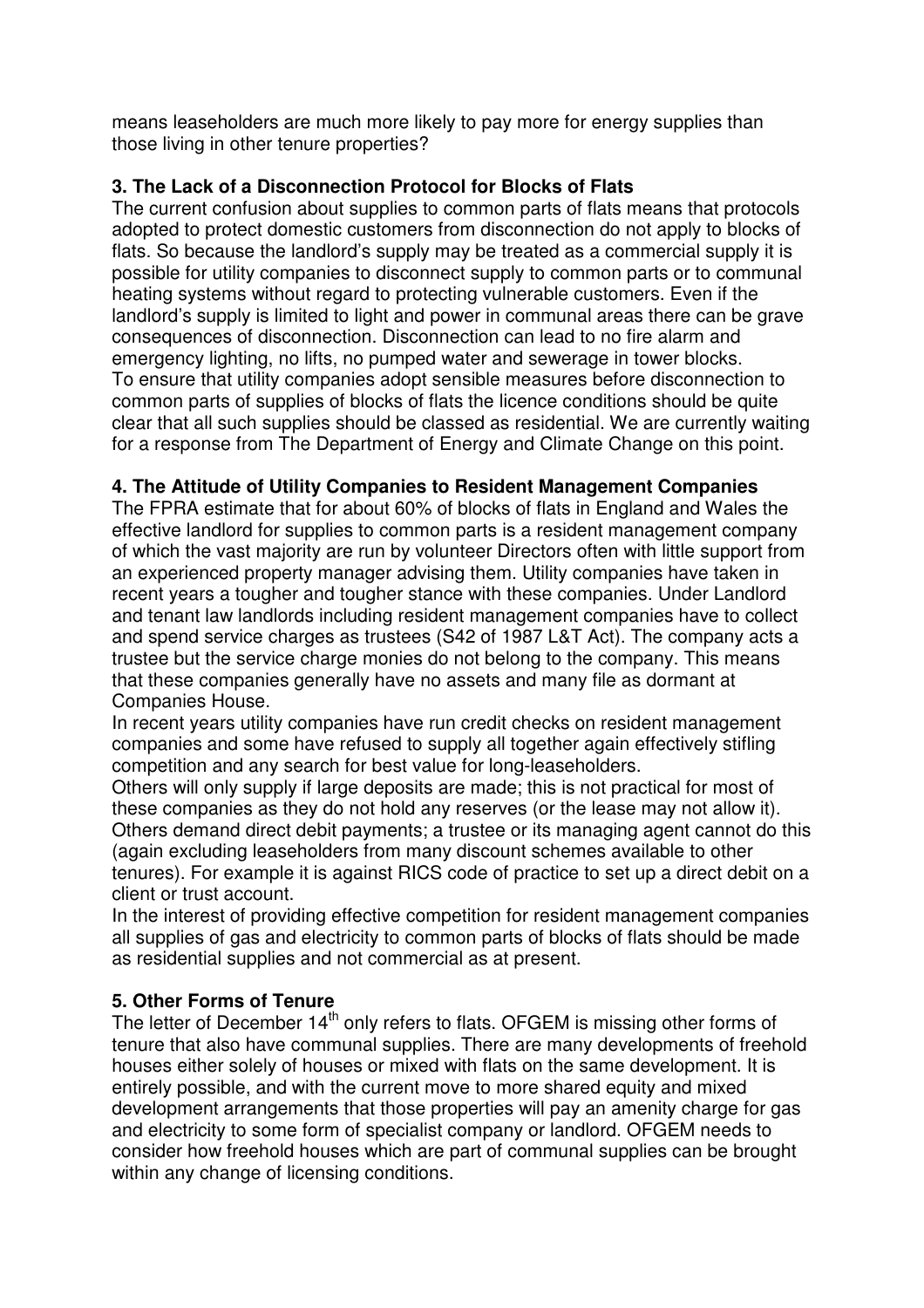### **The Current Proposal to Alter Licence Conditions**

1. It is not clear whether you are considering supplies of gas and electricity or just gas. The OFGEM letter only talks about gas supply. Surely it is intended that any changes should apply to electricity supplies as well. To not do so would seem strange and not be even handed to consumers as well as utilities.

2. You state that there must be a 'legal entity acting on behalf of individual residents'. This seems to imply that the change would only apply to resident management companies. But some resident management companies do not have all residents as members of that company. Would these qualify?

Then what about the other blocks of flats which do not have a resident management company as the landlord. There may be an individual or a company that provides services.

Does that landlord act on behalf of individual residents?

You seem to imply there is a difference here which will produce different results in supply in adjacent blocks dependent on the history of those blocks.

These will produce even more confusion. In addition there are the general issues listed above to consider.

What if the resident management company delegates its functions to another legal entity (very common for most volunteer Directors to appoint a managing agent? Would that qualify)?

3. You state also that as a condition 'the legal entity does not provide commercial services to such residents such that is does not charge residents for the supply of gas'.

What does this mean?

Is a resident management company that is registered at Companies House supplying commercial services? Usually not as the lease will often be very specific about the remit.

What if the resident management company appoints a managing agent who calculates and charges for the supply of gas and charges an administration fee to the company for doing so? (Very common indeed and what would be a reasonable fee to charge?).

What about newer developments that use combined heat and power plants. Many of these schemes typically outsource the supply of light and power to others and there are also specialist companies that handle the complex billing processes involved. The current proposal from OFGEM would appear to discriminate against the use of CHP and other new ways to promote energy efficiency (surely this is in conflict with current Government policy?)

4. Would a local authority or housing association landlord meet your requirements? They do not 'act on behalf of individual residents' but they are major landlords of blocks of flats.

I trust you will be taking in to account the views of Department of Communities and Local Government (Leasehold branch), Leasehold Advisory Service as well Department for Energy & Climate Change when preparing a final response.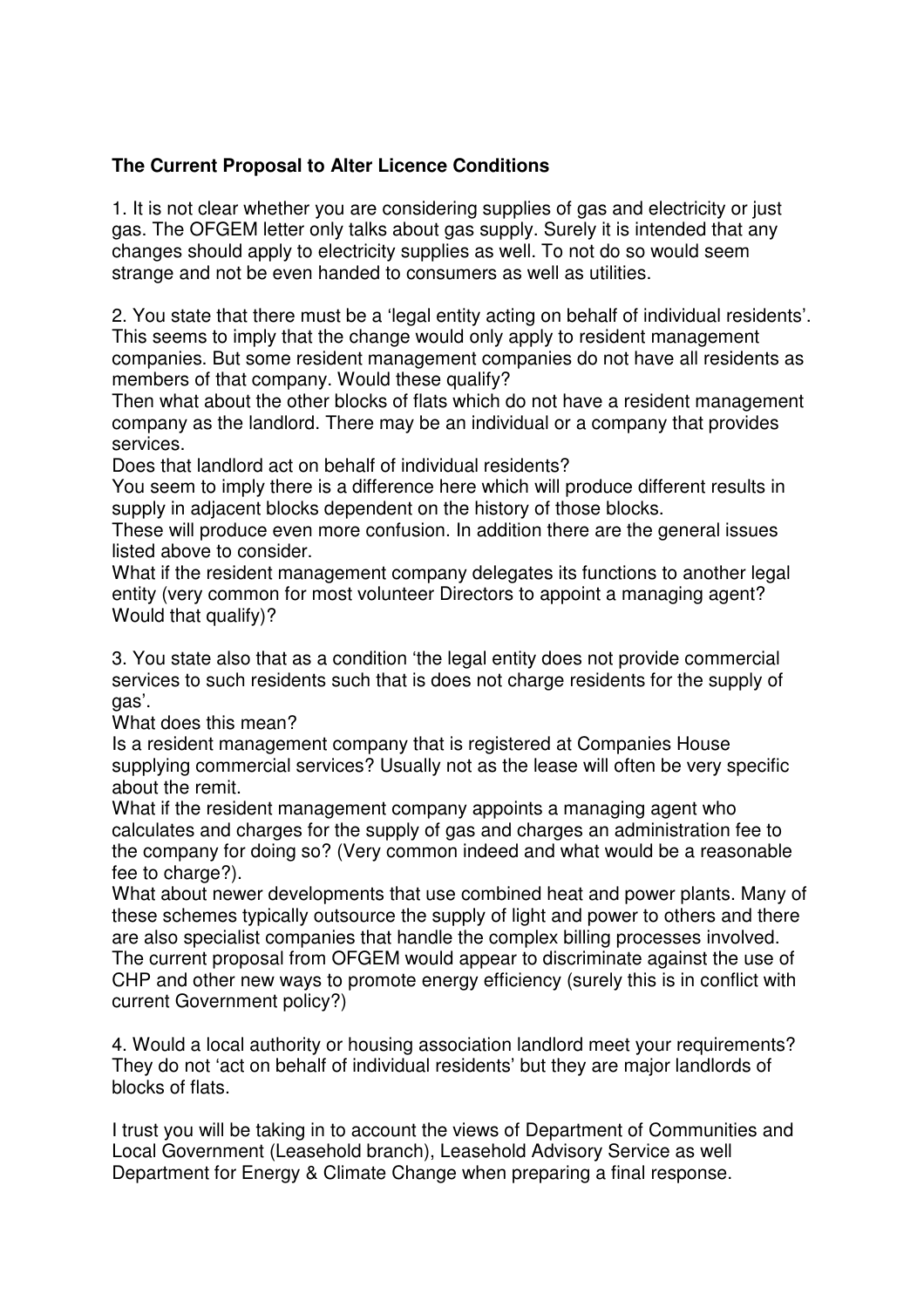Yours truly,

Bob Smytherman (Chairman) For FPRA Ltd

From: Ljuban Milicevic [mailto:Ljuban.Milicevic@ofgem.gov.uk] Sent: 24 January 2011 15:40 To: Bob@fpra.org.uk **Subject:** RE: Consultation response - Classification of premises for the purposes of the standard conditions of the gas supply licence

Dear Bob,

Thank you very much for your response to Ofgem's consultation regarding classification of premises, it is very helpful.

We will certainly consider your and other respondents' suggestions and questions and inform you about the outcome of this consultation. We don't have any questions at the moment but will come back to you should they arise.

For now, I would be grateful if you can confirm that your response is not confidential?

Best regards, Ljuban

#### Ljuban Milicevic

Regulatory and Energy Economist Retail & Market Processes 9 Millbank London SW1P 3GE Tel: 020 7901 7303 www.ofgem.gov.uk

**Sent:** Monday, January 24, 2011 4:09 PM **Subject:** RE: Consultation response - Classification of premises for the purposes of the standard conditions of the gas supply licence

Ljuban,

Thank you for acknowledgment of our response which is much appreciated. We are very happy for you to share these thoughts with whoever you feel appropriate. Many of the details in our response were provided to us courtesy of John Mills from The Association of Residential Managing Agents (ARMA) and therefore technical questions should therefore be directed to them, where as our response is very much on behalf of Resident Management Companies and Right to Manage Companies and their volunteer Directors acting on behalf of long-leaseholders in communal buildings.